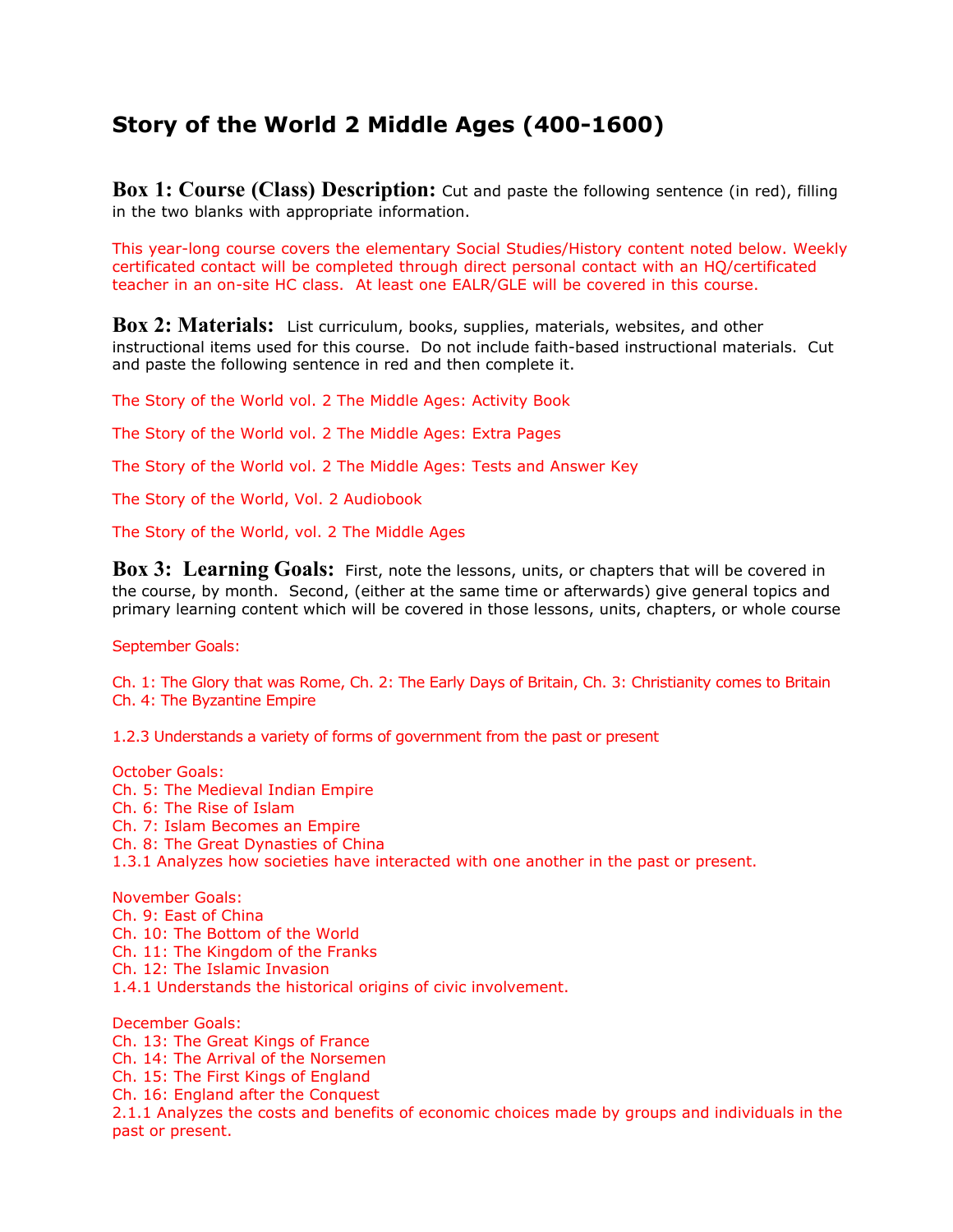January Goals:

Ch. 17: Knights and Samurai Ch. 18: The Age of Crusades Ch. 19: A New Kind of King Ch. 20: The Diaspora Ch.21: The Mongols Devastate the East Ch. 22: Exploring the Mysterious East" 2.3.1 Understands the role of government in the world's economies through the creation of money, taxation, and spending in the past or present.

February Goals:

Ch. 23: The First Russians Ch. 24: The Ottoman Empire

Ch. 25: The End of the World (the Plague) Ch. 26: France and England at War

3.1.2 Identifies the location of places and regions in the world and understands their physical and"

cultural characteristics.

March Goals:

Ch. 27: War for the English Throne Ch. 28: The Kingdoms of Spain and Portugal Ch. 29: African Kingdoms Ch. 30: India Under the Moghuls 3.2.1 Understands and analyzes how the environment has affected people and how people have affected the environment in the past or present.

April Goals:

Ch. 31: Exploring New Worlds Ch. 32: The American Kingdoms Ch. 33: Spain, Portugal, and the New World Ch. 34: Martin Luther's New Ideas 3.2.2 Understands the characteristics of cultures in the world from the past or in the present. May Goals:

Ch. 35: The Renaissance Ch. 36: Reformation and Counter Reformation

Ch. 37: The New Universe

Ch. 38: England's Greatest Queen

3.2.3 Understands the geographic factors that influence the movement of groups of people in the past or present.

June Goals:

Ch. 39: England's Greatest Playwright

Ch. 40: New Ventures to the Americas

Ch. 41: Explorations in the North

Ch. 42: Empires Collide (Spain and England)

Progress Criteria/Methods of Evaluation: Evaluation will be based on successful completion of at least 70% of the learning activities/goals, at a minimum of 70% accuracy.

September Complete Chapters 1 – 4 October Complete Chapters 5 – 8 November Complete Chapters 9 – 12 December Complete Chapter 13 – 16 January Complete Chapters 17 – 22 February Complete Chapters 23 – 26 March Complete Chapters 27 – 30 April Complete Chapters 31 – 34